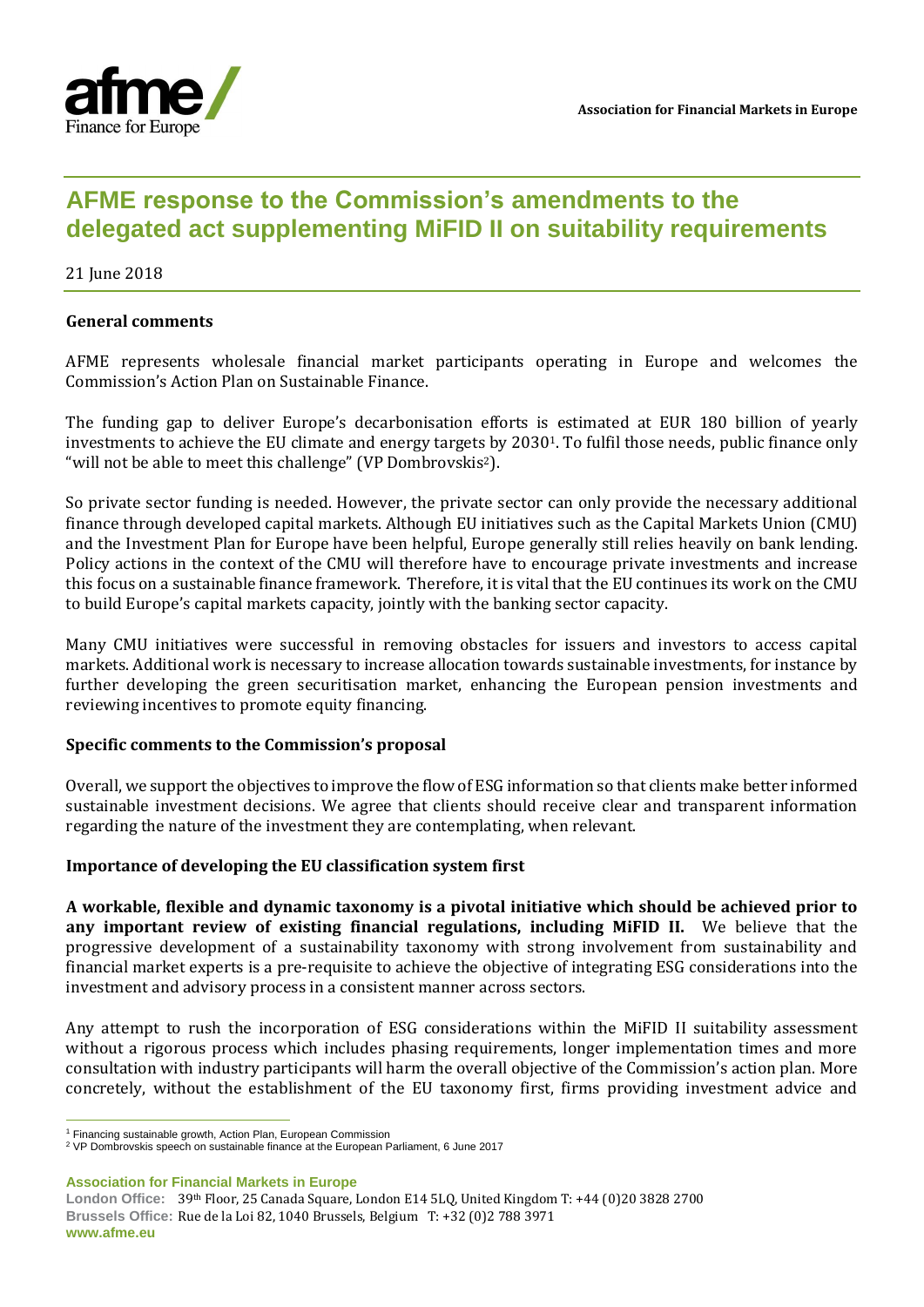portfolio management would not have clear, common criteria to use to ascertain the degree of an investment's sustainability and compare these investments appropriately. Implementing changes to the MiFID II suitability rules to require financial advisers to integrate sustainability into their suitability assessments without an established EU taxonomy would lead to inconsistent and divergent comparisons of sustainable investments and could increase the 'greenwashing' risks which the EC is trying to tackle. We therefore believe that any potential changes to the MIFID II suitability rules should reference the EU taxonomy Regulation and should take account of the granularity of the taxonomy and how dynamic it is. In this respect, it will be important to ensure that the EU taxonomy is designed in a way that takes into consideration that firms providing investment advice and portfolio management will have to use this taxonomy to identify and implement their clients' possible ESG preferences as part of the MIFID II suitability assessment or a separate ESG taxonomy specifically tailored for the MIFID II suitability requirements will have to be developed. We are therefore concerned that the Commission's envisaged timeline of implementing these requirements 18 months after coming into force will not allow sufficient time to develop and refine a taxonomy that can be widely adopted by the industry.

In addition, for these changes to be successful it would be important to have sufficient supply of investment products available to address the varied sustainability related requirements from clients, once these preferences have been articulated. The establishment of an EU taxonomy and creating standards and labels for investments products are therefore crucial enabling factors for the success of this initiative. It is also important that the Commission establish a comprehensive set of common definitions of ESG factors. In addition to introducing a common language around environmental sustainability, the Commission should do the same for Social and Governance before requiring firms to incorporate these aims into suitability assessments. Alternatively, should the scope of the EU Taxonomy Regulation be limited as a first step to climate change and environmentally sustainable activities - as currently envisaged by Commission, firms providing investment advice and portfolio management should accordingly only be required to seek and consider the possible 'Environment' preferences of their clients as part of the MIFID II suitability assessment.

AFME is planning to respond separately to the Commission's other proposals on sustainable finance, including the EU taxonomy.

More specifically, AFME would like to ask for clarifications on the six points below. Specific amendments are also suggested in the annex.

#### **1. Consistency with other regulations**

#### **a. Consistency in definitions**

While the Taxonomy Regulation, which VP Dombrovskis had argued was the "common trunk from which other actions will branch off"3, introduces definitions of an environmentally sustainable investment (referring to the "E" in ESG). However, definitions of "social investment" and "good governance investment" are being added in the MiFID II proposal.

Such inconsistencies mean that a classification for "social investment" and "good governance investment" would need to be developed by individual market participants which risks the fragmentation of the market as well as risks of "clean washing".

 $\overline{a}$ <sup>3</sup> Speech by VP Dombrovskis, High-Level Conference on Financing Sustainable Growth, 22 March 2018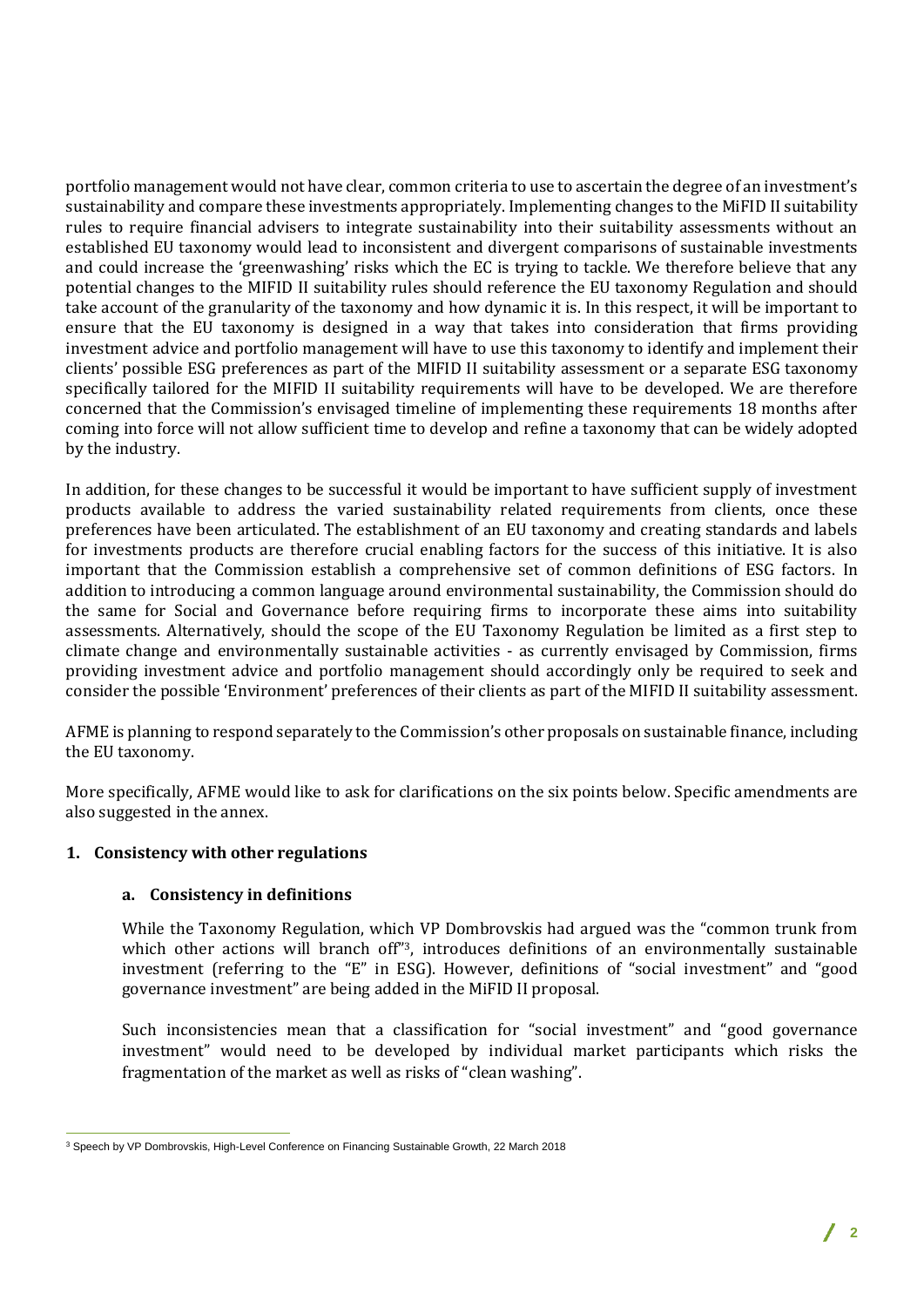Moreover, ESG can have different meanings. The current wording of ESG considerations imply that only ESG investment preferences that have stated positive environmental or societal objective are included although other types of considerations could be take into account, such as for instance negative screening. AFME will provide separately further comments to the Taxonomy Regulation in response to the Commission's proposal.

We strongly support the objective of the Taxonomy Regulation to provide "unified definitions and enable reliable and comparable information on sustainable investments" with "[t]he aim […] to embed the future EU sustainability taxonomy in EU law and provide the basis for using such a classification system in different areas"4. Therefore, we strongly believe that any potential changes to the MiFID II rules should follow the definitions to be introduced by the Taxonomy Regulation thus minimising the risk of divergence and fragmentation in the market.

## **b. Consistency in scope**

The Taxonomy Regulation's current scope (limited to environmentally sustainable activities) is on "financial market participants offering financial products as environmentally sustainable investments" while MiFID II is a comprehensive set of rules for investment firms on investment services, activities and financial instruments.

The Taxonomy Regulation needs to clearly define whether the sustainability consideration obligations should be applied to the market participants or to qualifying financial instruments. From a market perspective we recommend the provisions are implemented on financial instrument level and further recommend that the provisions are only applied to certain types of financial instruments, where relevant. For instance, some financial instruments – such as interest rate derivatives and currency derivatives – are often used to hedge risks arising from companies' normal commercial activities. Therefore, it may not be relevant to consider sustainability preferences when advising customers on these financial instruments - and it may even be impossible in the sense that it is difficult to see, for example, how a currency transaction5 or interest rate swap should be ESG classified.

## **2. Scope of the amendments – Application to retail clients and professional clients**

The proposals will only apply to 'retail clients' who have been classified as such under the MiFID II existing suitability requirement. According to ESMA's final advice, the only "retail-like" obligations which extends to communications with professional clients are the following three items:

- i. information must not reference potential benefits without a fair and prominent indication of relevant risks;
- ii. information must not disguise, diminish or obscure important items, statements or warning; and
- iii. information must be accurate and up-to-date, taking account of the communication method used.

Further, the HLEG in its final report from  $31st$  January 2018 recommended that investment advisers should be required "to ask about, and then respond to, retail investors' preferences about the sustainable impact of their investments, as a routine component of financial advice".

 $\overline{a}$ <sup>4</sup> Commission Action Plan on Sustainable Finance, 8 March 2018

<sup>&</sup>lt;sup>5</sup> As an example: How should a currency like USD or EUR be ESG classified? And how should a currency transaction involving two currencies – for example where a client buys USD and pays with EUR – be ESG classified?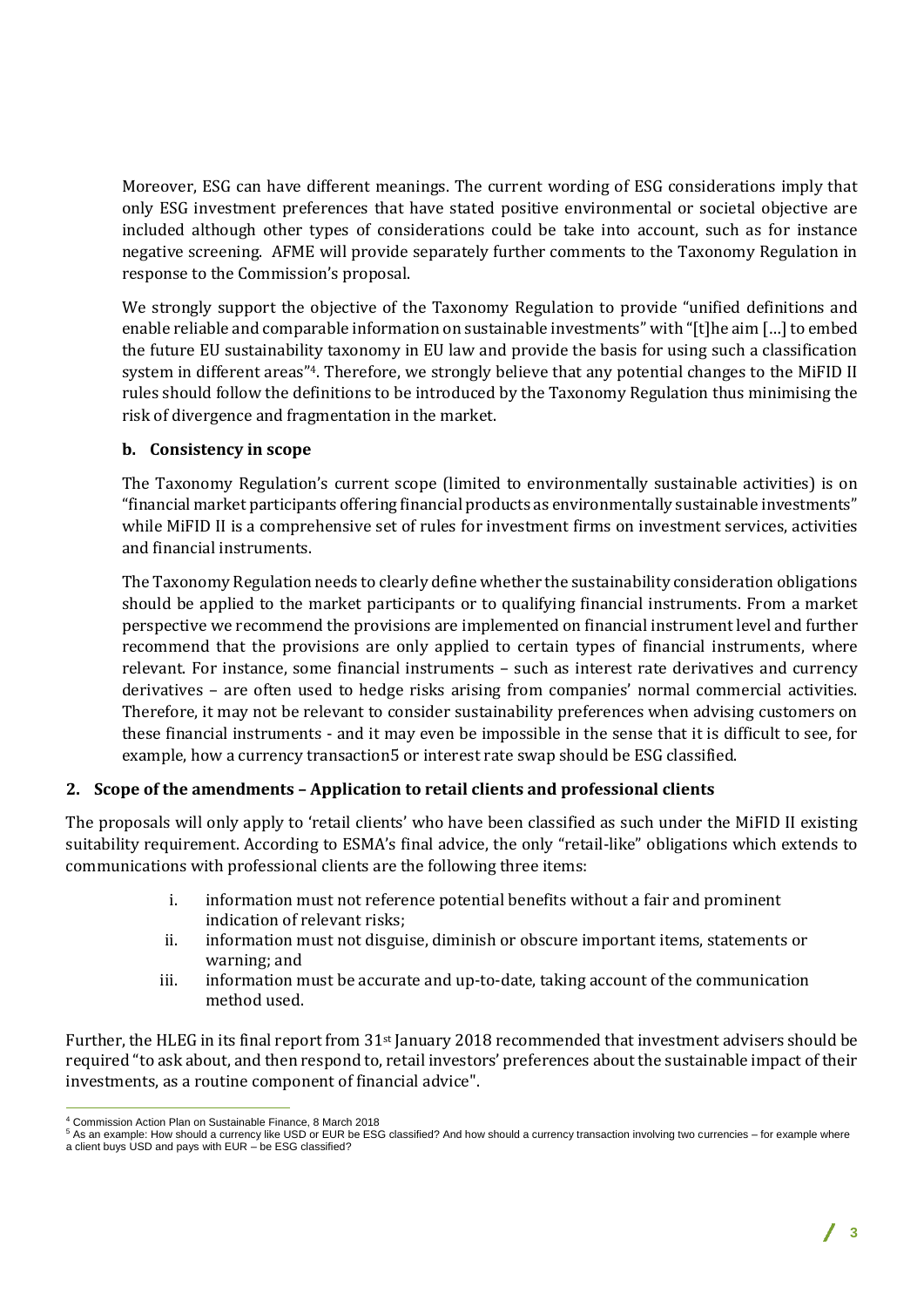In order to ensure consistency and continuity with existing MiFID II approach, **we recommend that the ESG considerations and preferences apply to the existing scope of retail clients.**

## **3. Scope of the amendments – Application**

We would welcome additional information on whether the new provisions would apply to:

- i. the entire back-book and all new clients: this option would represent an important repapering exercise which will necessitate significant time to implement; or
- ii. new clients advice only (including whether this is product specific); or
- iii. new clients and new advice/products for old clients.

## **4. Appropriateness of a recommendation**

Article 48 is a general requirement to provide clients or potential clients information about financial instruments that applies for all investment services even where no suitability requirement could apply. Many of those potential clients would not be provided portfolio management or investment advice services and are out of scope of suitability requirements. Therefore, we propose specific amendments to Article 48 (see table below).

In addition, according to Article 54 as currently amended by the Commission, no recommendation or investment decision could be made where no suitable sustainable investment is available. Investor interest would be better served if ESG preferences are not a requirement for the suitability of the investment rather taken into account by investment firms. Therefore, we propose specific amendments to Article 54 (see table below).

## **5. Assessment of ESG preferences**

A consistent language is fundamental to deliver better and consistent ESG disclosures to help investors make more informed choices. We would question the efficacy of mandating incorporation of ESG factors into suitability requirements before the taxonomy is established, tested and accepted for all sustainability objectives (environment and social). **Clients and investment firms must be able to have a conversation on the same terms, otherwise the ability to demonstrate best efforts to meet client preferences could be compromised, creating significant legal risk for firms.**

#### **6. Timing**

MiFID II has just been implemented and any changes affecting clients require extensive updates to systems, controls and contracts as well as education of clients and advisors to understand ESG factors.

As stated above, we have concern that the Commission's timeline for implementing the proposed amendments to MiFID II is ambitious, and should not front run the establishment of a developed and refined taxonomy. The Commission should not aim to make hasty changes to MIFID II suitability rules - before the establishment of the EU taxonomy- which will likely require making further changes to the suitability rules once the taxonomy is effective. In addition, ESMA is required to review MiFID II by 3 March 2020. While the proposed MiFID II changes under the sustainable finance initiative would come into force in September 2020, similar areas are expected to be updated again in February 2021 with similar impacts on clients and firms. Changes to MIFID II rules should be minimised in order to manage the burden and related costs on firms and clients alike.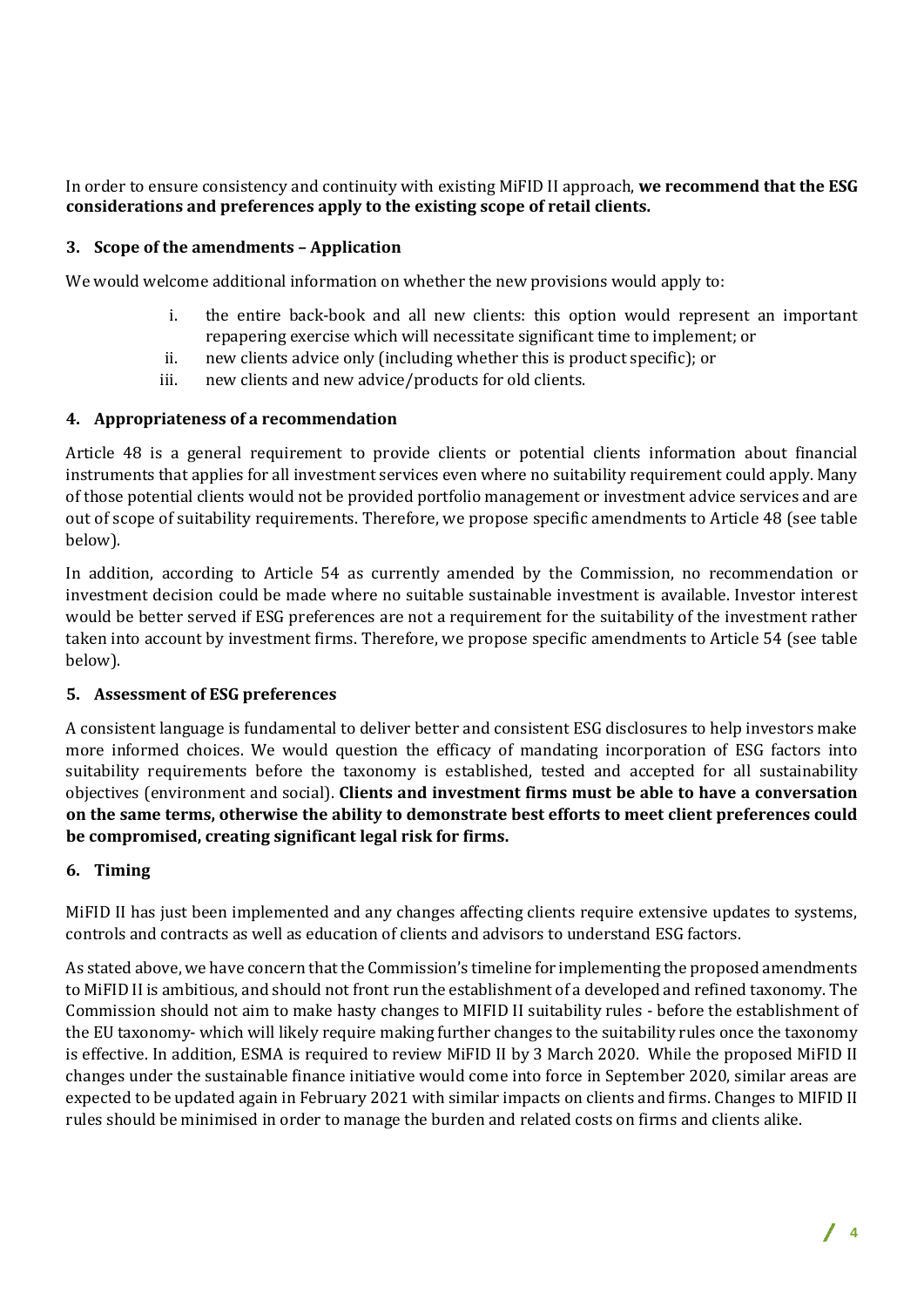## **Annex: Proposed AFME amendments<sup>6</sup>**

| Recital 1 |                                                                                                                                                                                                                                                                                                                                                                                                                                                                                                                                                                                                                                                                                                                                                                                                                                      |
|-----------|--------------------------------------------------------------------------------------------------------------------------------------------------------------------------------------------------------------------------------------------------------------------------------------------------------------------------------------------------------------------------------------------------------------------------------------------------------------------------------------------------------------------------------------------------------------------------------------------------------------------------------------------------------------------------------------------------------------------------------------------------------------------------------------------------------------------------------------|
|           | On 25 September 2015, the UN General Assembly adopted a new global sustainable<br>development framework: the 2030 Agenda for Sustainable Development having at its<br>core the Sustainable Development Goals (SDGs). The Commission's Communication of<br>2016 on the next steps for a sustainable European future links the SDGs to the Union<br>policy framework to ensure that all Union actions and policy initiatives, within the Union<br>and globally, take the SDGs on board at the outset. The European Council conclusions of<br>20 June 2017 confirmed the commitment of the Union and the Member States to the<br>implementation of the 2030 Agenda for Sustainable Development in a full, coherent,<br>comprehensive, integrated and effective manner and in close cooperation with partners<br>and other stakeholders. |
| Recital 2 | In 2016 the Union concluded the Paris Climate Agreement. Article $2(c)$ of the Agreement<br>sets the objective to strengthen the response to climate change, among other means by<br>making finance flows consistent with a pathway towards low greenhouse gas emissions<br>and climate-resilient development.                                                                                                                                                                                                                                                                                                                                                                                                                                                                                                                       |
| Recital 3 | Sustainability and the transition to a low-carbon and climate resilient, more resource-<br>efficient and circular economy are key in ensuring long-term competitiveness of the<br>Union's economy. Sustainability has long been at the heart of the European Union project<br>and the Unions Treaties give recognition to its social and environmental dimensions.                                                                                                                                                                                                                                                                                                                                                                                                                                                                   |
| Recital 4 | On 8 March 2018, the Commission published its Action Plan 'Financing Sustainable<br>Growth' setting out an ambitious and comprehensive strategy on sustainable finance. One<br>of the objectives of that Action Plan is to reorient capital flows towards sustainable<br>investments to achieve sustainable and inclusive growth.                                                                                                                                                                                                                                                                                                                                                                                                                                                                                                    |
| Recital 5 | Decision No. 1386/2013/EU of the European Parliament and of the Council called for an<br>increase in private sector funding for environmental and climate-related expenditure,<br>notably through putting in place incentives and methodologies that encourage companies<br>to measure the environmental costs of their business and profits derived from using<br>environmental service.                                                                                                                                                                                                                                                                                                                                                                                                                                            |
| Recital 6 | Directive 2014/65/EU establishes an obligation for investment firms to act in accordance<br>with the best interests of their clients. As part of that obligation, investment firms<br>providing investment advice and portfolio management are required to obtain<br>information regarding the client's or potential client's knowledge of and experience in the<br>investment field, and his or her financial situation and investment objectives, including<br>his or her risk tolerance. Delegated Regulation (EU) 2017/56517 sets out that                                                                                                                                                                                                                                                                                       |

 $\overline{a}$ <sup>6</sup> Changes are in red text.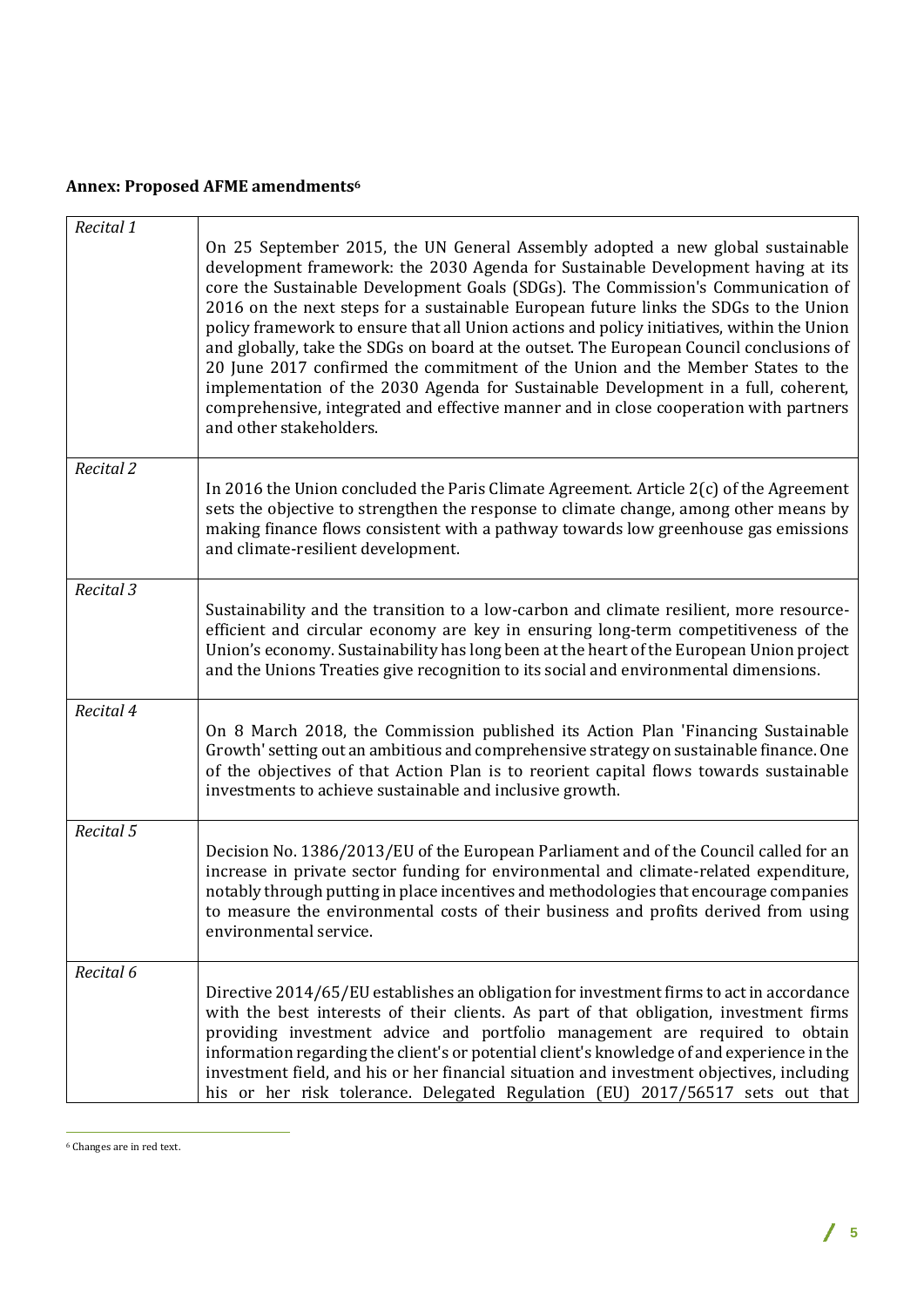|            | information on investment objectives should include information about the length of<br>time, for which a client wishes to hold an investment, his or her preferences regarding<br>risk taking, his or her risk profile, and the purposes of the investment.                                                                                                                                                                                                                                                                                                                                                                                                                                                                                                                                                                                                            |
|------------|------------------------------------------------------------------------------------------------------------------------------------------------------------------------------------------------------------------------------------------------------------------------------------------------------------------------------------------------------------------------------------------------------------------------------------------------------------------------------------------------------------------------------------------------------------------------------------------------------------------------------------------------------------------------------------------------------------------------------------------------------------------------------------------------------------------------------------------------------------------------|
| Recital 7  | To better identify the client's investment objectives, it should be clarified what<br>consideration investment firms should give to Environmental, Social and Governance<br>(ESG) preferences in the investment and advisory process.                                                                                                                                                                                                                                                                                                                                                                                                                                                                                                                                                                                                                                  |
| Recital 8  | There is a divergence in how investment firms providing investment advice and portfolio<br>management integrate ESG considerations in their suitability assessments, which leads<br>to uncertainties and confusion for investors. To improve the functioning of the internal<br>market, the way those investment firms integrate ESG considerations into the suitability<br>assessment should be harmonised.                                                                                                                                                                                                                                                                                                                                                                                                                                                           |
| Recital 9  | To enable those investment firms to recommend the most suitable products to the client,<br>investment firms providing investment advice and portfolio management should<br>introduce questions in their suitability assessment that would help identify the client's<br>investment objectives, including ESG preferences. The final recommendations to the<br>client should reflect both the financial objectives and, where relevant, the ESG<br>preferences of that client. Investment firms providing investment advice and portfolio<br>management should consider each client's individual ESG preferences on a case-by-case<br>basis. Investment firms should offer those financial products that correspond to the ESG<br>preferences of the client <b>where available</b> , in accordance with their obligation to act in<br>the best interests of the client. |
| Recital 10 | To enable clients to make well-informed investment decisions, investment firms should<br>disclose, where relevant, information on the ESG considerations preferences of each<br>financial product offered to clients before providing investment services.                                                                                                                                                                                                                                                                                                                                                                                                                                                                                                                                                                                                             |
| Recital 11 | Investment firms providing portfolio management should provide the client with<br>information about the types of financial instrument that may be included in the client<br><b>portfolio protfolio</b> and types of transaction that may be carried out in such instruments.<br>As part of this obligation, investment firms should also explain how client's ESG<br>preferences are taken into account in the process of selecting financial instruments for<br>client's portfolio.                                                                                                                                                                                                                                                                                                                                                                                   |
| Recital 12 | Investment firms should also explain to the client how his or her ESG preferences for each<br>financial instrument is taken into consideration in the selection process used by those<br>firms to recommend financial products.                                                                                                                                                                                                                                                                                                                                                                                                                                                                                                                                                                                                                                        |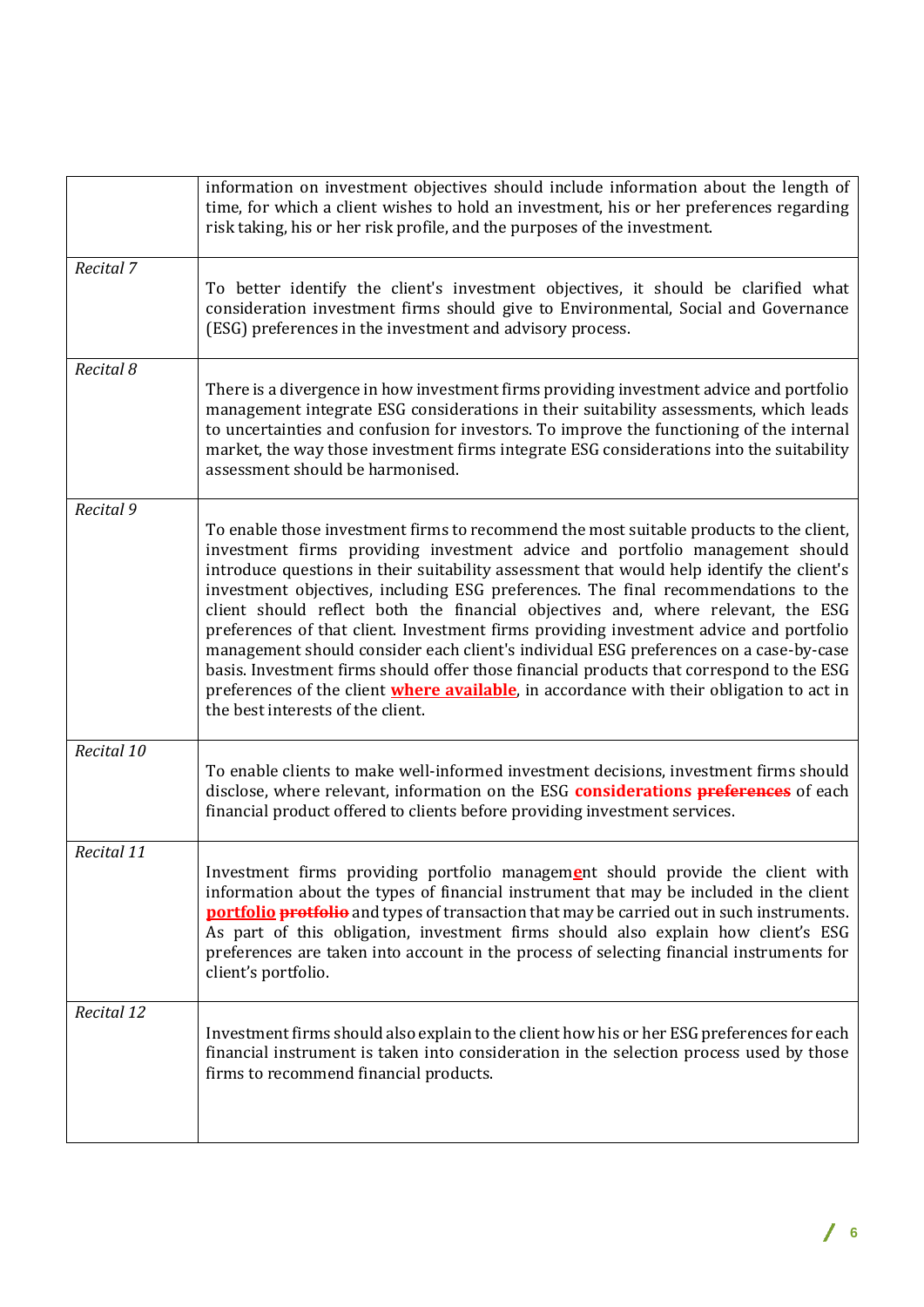| Recital 13                                   | To allow investment firms to adapt to the new requirements contained in this Regulation<br>so that they can be applied in an efficient and effective manner, this Regulation should<br>apply 18 months after the date of its entry into force.                                                                                                                                                                                                                                                                                                                                                                                                                                                                                                                                                                                                                                                                                                                                                                                                                                                                                                                                                                                                                                                                                                              |
|----------------------------------------------|-------------------------------------------------------------------------------------------------------------------------------------------------------------------------------------------------------------------------------------------------------------------------------------------------------------------------------------------------------------------------------------------------------------------------------------------------------------------------------------------------------------------------------------------------------------------------------------------------------------------------------------------------------------------------------------------------------------------------------------------------------------------------------------------------------------------------------------------------------------------------------------------------------------------------------------------------------------------------------------------------------------------------------------------------------------------------------------------------------------------------------------------------------------------------------------------------------------------------------------------------------------------------------------------------------------------------------------------------------------|
| Article 1(1)<br>amending<br>Article 2        | In Article 2, points (7), (8), and (9), (10) and (11) are added:<br>(7) 'ESG preferences' means a client's or potential client's preferences for<br>environmentally sustainable investments, social investments or good governance<br>investments;<br>(8) 'ESG considerations' means a consideration related to environmentally sustainable<br>investments, social investments or good governance investments';<br>(9)'environmentally sustainable investment' means an investment in an economic<br>activity that contributes to an environmental objective, and in particular an<br>environmentally sustainable investment as defined in Article 2 of [insert reference to<br>taxonomy Regulation]<br>(10) 'social investment' means an investment in an economic activity that contributes<br>substantially to a social objective, and in particular an investment that contributes to<br>tackling inequality, an investment fostering social cohesion, social integration and labour<br>relations, and an investment in human capital or economically or socially disadvantaged<br>communities;<br>(11) 'good governance investment' means an investment in companies following good<br>governance practices, and in particular companies with sound management structures,<br>employee relations, remuneration of relevant staff and tax compliance."; |
| Article 1(2)<br>amending<br>Article 47(3)(d) | In Article $47(3)$ , point (d) is replaced by the following:<br>"(d) the types of financial instrument that may be included in the client portfolio, based<br>on the client's investment objectives, including any ESG preferences, where relevant,<br>and the types of transaction that may be carried out in financial instruments, including<br>any limits;."                                                                                                                                                                                                                                                                                                                                                                                                                                                                                                                                                                                                                                                                                                                                                                                                                                                                                                                                                                                            |
| Article 1(3)<br>amending<br>Article 48(1)    | In Article 48(1), the first sentence is replaced by the following:<br>"Investment firms shall provide clients or potential clients in good time before the<br>provision of investment services or ancillary services to clients or potential clients with a<br>general description of the nature and risks of financial instruments, taking into account<br><b>including in particular</b> any-the client's categorisation as either a retail client, a<br>professional client or eligible counterparty."                                                                                                                                                                                                                                                                                                                                                                                                                                                                                                                                                                                                                                                                                                                                                                                                                                                   |
| Article 1(4)<br>amending<br>Article 52(3)    | Article 52, paragraph 3 is replaced by the following:<br>3. "Investment firms shall provide a description of:<br>(a) the types of financial instruments considered;<br>(b) the range of financial instruments and providers analysed per each type of instrument<br>according to the scope of the service;<br>(c) when providing independent advice, how the service provided satisfies the conditions<br>for the provision of investment advice on an independent basis;                                                                                                                                                                                                                                                                                                                                                                                                                                                                                                                                                                                                                                                                                                                                                                                                                                                                                   |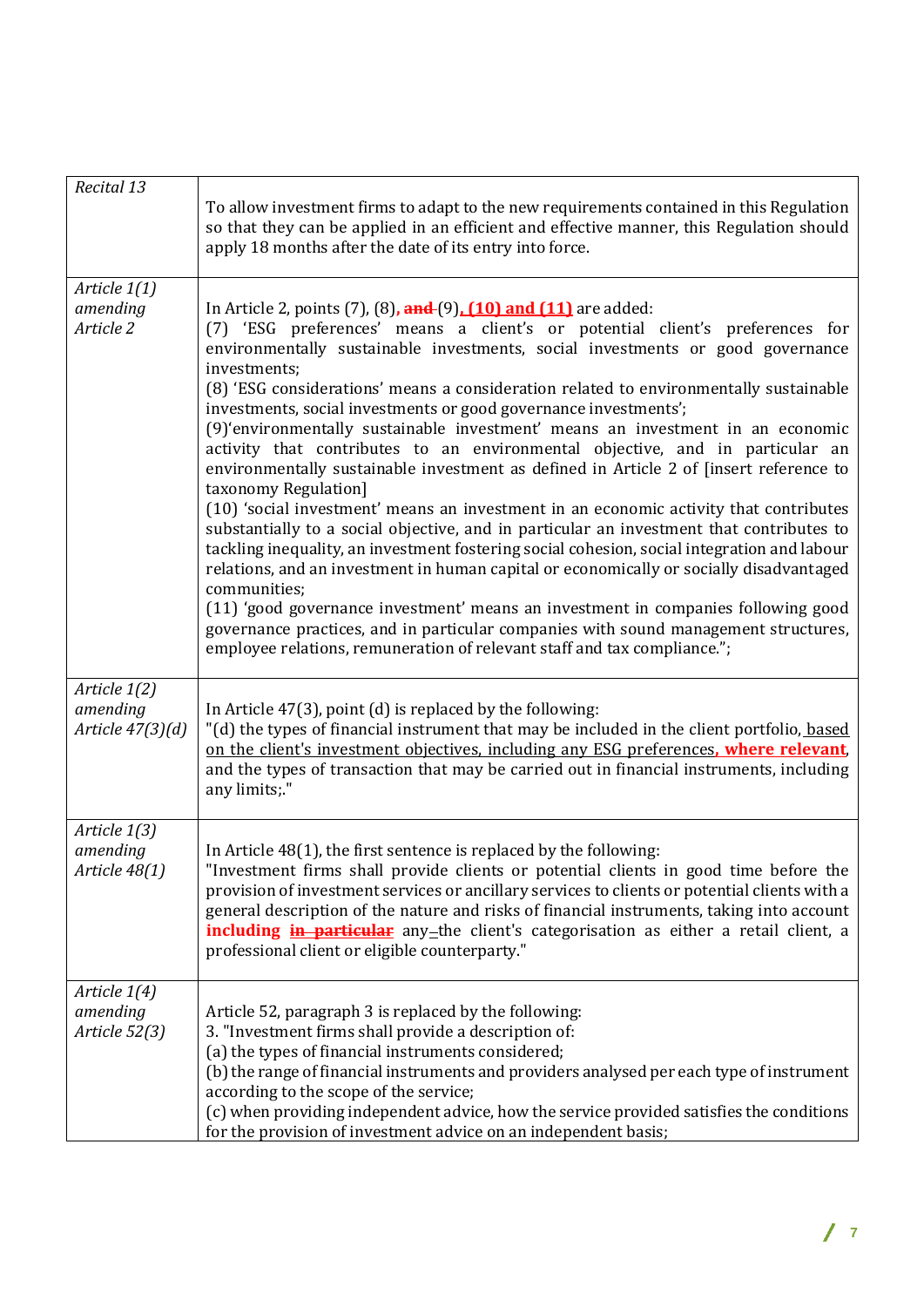|                                        | (d) the factors, taken into consideration in the selection process used by the investment<br>firm to recommend financial instruments, such as risks, costs and complexity of the<br>financial instruments or, where relevant, ESG considerations."                                                                                                                                                                                                                                                                                                                                                                                                                                                                                                                                                                                                                                                                                                                                                                                                                                                                                                                                                                                                                                                                                                                                                                                                                                                                                                                                                                                                                                                                                                                                                                                                                                                                                                                                                                                                                                                                                                                                |
|----------------------------------------|-----------------------------------------------------------------------------------------------------------------------------------------------------------------------------------------------------------------------------------------------------------------------------------------------------------------------------------------------------------------------------------------------------------------------------------------------------------------------------------------------------------------------------------------------------------------------------------------------------------------------------------------------------------------------------------------------------------------------------------------------------------------------------------------------------------------------------------------------------------------------------------------------------------------------------------------------------------------------------------------------------------------------------------------------------------------------------------------------------------------------------------------------------------------------------------------------------------------------------------------------------------------------------------------------------------------------------------------------------------------------------------------------------------------------------------------------------------------------------------------------------------------------------------------------------------------------------------------------------------------------------------------------------------------------------------------------------------------------------------------------------------------------------------------------------------------------------------------------------------------------------------------------------------------------------------------------------------------------------------------------------------------------------------------------------------------------------------------------------------------------------------------------------------------------------------|
| Article 1(5)<br>amending<br>Article 54 | Article 54 is amended as follows:<br>(a) in paragraph 2, point (a) is replaced by the following:<br>"(a) it meets the investment objectives of the client in question, including the client's risk<br>tolerance and <b>takes into consideration</b> any preferences, including environmental, social<br>and governance considerations where relevant";<br>(b) paragraph 5 is replaced by the following:<br>"5. The information regarding the investment objectives of the client or potential client<br>shall include, where relevant, information on the length of time for which the client<br>wishes to hold the investment, his or her ESG preferences, if any, his or her preferences<br>regarding risk taking, his risk profile, and the purposes of the investment".<br>(c) paragraph 9 is replaced by the following:<br>"9. Investment firms shall have in place, and be able to demonstrate, that they have in<br>place adequate policies and procedures to ensure that they understand the nature,<br>features, including costs, risks of investment services, and financial instruments selected<br>their clients, <i>including any environmental</i> , social and governance<br>for<br>considerations, and that they shall assess, while taking into account cost and complexity<br>and environmental, social and governance preferences, if any, whether equivalent<br>investment services or financial instruments can meet their client's profile."<br>(b) paragraph 12 is replaced by the following:<br>"12. When providing investment advice, investment firms shall provide a report to the<br>retail client that includes an outline of the advice given and explains how the<br>recommendation provided is suitable for the retail client-including how the<br>recommendation meets the client's objectives, including ESG preferences, if any,<br>and personal circumstances with reference to the investment term required, the client's<br>knowledge and experience, and client's attitude to risk and capacity for loss. The report<br>shall also include a reference to whether or not the recommendation meets the<br>client's ESG preferences, if any" |
| Article 2                              | 1. This Regulation shall enter into force on the twentieth day following that of its<br>publication in the Official Journal of the European Union.<br>2. This Regulation shall apply [insert date: 18 months after the date of entry into force].<br>3. This Regulation shall be binding in its entirety and directly applicable in all Member<br>States.                                                                                                                                                                                                                                                                                                                                                                                                                                                                                                                                                                                                                                                                                                                                                                                                                                                                                                                                                                                                                                                                                                                                                                                                                                                                                                                                                                                                                                                                                                                                                                                                                                                                                                                                                                                                                         |